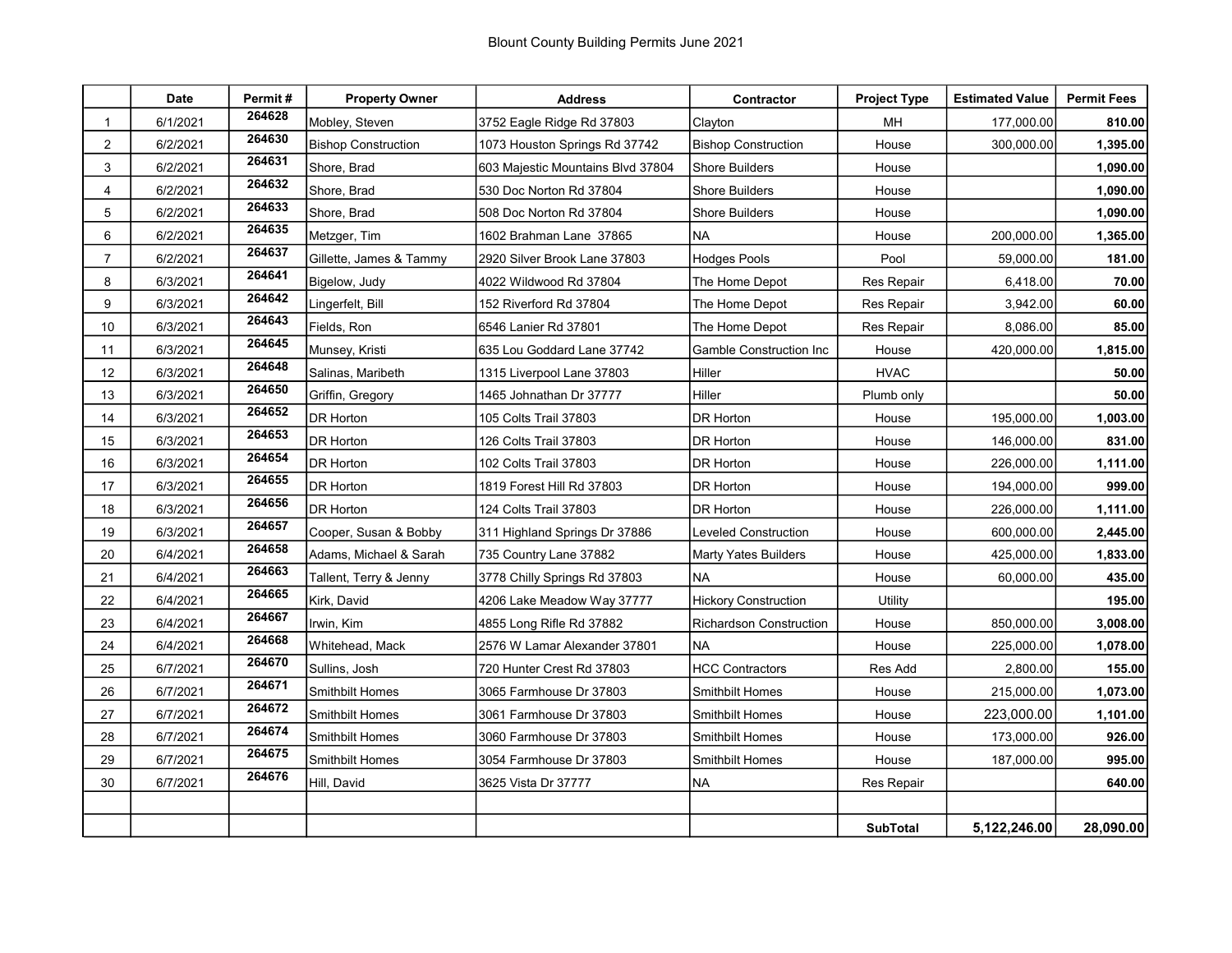|    | Date Issued | Permit# | <b>Property Owner</b>        | <b>Address</b>                                         | Contractor                    | <b>Project Type</b> | <b>Estimated Value</b> | <b>Permit Fees</b> |
|----|-------------|---------|------------------------------|--------------------------------------------------------|-------------------------------|---------------------|------------------------|--------------------|
| 31 | 6/7/2021    | 264679  | <b>Artigues Construction</b> | 1006 Pathways Way                                      | Artigues Construction         | House               | 190,000.00             | 985.00             |
| 32 | 6/7/2021    | 264680  | <b>Artiques Construction</b> | 1002 Pathways Way                                      | <b>Artiques Construction</b>  | House               | 180,000.00             | 950.00             |
| 33 | 6/7/2021    | 264683  | Norton, Jan                  | 151 Cavalier Dr 37803                                  | The Home Depot                | <b>Res Repair</b>   | 10,147.00              | 90.00              |
| 34 | 6/7/2021    | 264685  | <b>BRC Construction</b>      | 208 Thornbury CT 37777                                 | <b>BRC Construction</b>       | House               | 300,000.00             | 1,395.00           |
| 35 | 6/7/2021    | 264686  | Waters, Brent                | 2402 Wilkinson Pike 37803                              | <b>NA</b>                     | Utility             | 23,211.00              | 255.00             |
| 36 | 6/8/2021    | 264688  | Walls, Sue                   | 4607 Old Niles Ferry Rd 37801                          | Foothills Outdoor Desig       | Pool                |                        | 168.00             |
| 37 | 6/8/2021    | 264695  | <b>Blackberry Farm LLC</b>   | 4286 Miser Station Rd 37777                            | <b>McCall Construction</b>    | Comm Add            | 55,000.00              | 515.00             |
| 38 | 6/14/2021   | 264715  | Dossett, Daniel              | 809 Parks Ferry 37737                                  | <b>Robinson Construction</b>  | House               | 360,000.00             | 1,605.00           |
| 39 | 6/14/2021   | 264716  |                              | Red Fox Mountain Resort L 5911 Abrams View Trail 37878 | J Doug Dodson                 | House               | 260,000.00             | 1,255.00           |
| 40 | 6/14/2021   | 264718  | Choice One Plumbing          | 2537 E Broadway 37804                                  | Choice One Plumbing           | Comm Add            |                        | 290.00             |
| 41 | 6/14/2021   | 264721  | Ladage, Whitney              | 118 Taylor Marie 37804                                 | <b>Rock Creek Constructio</b> | Res Add             | 202,000.00             | 997.00             |
| 42 | 6/14/2021   | 264722  | <b>DR Horton</b>             | 233 Venard Way 37804                                   | DR Horton                     | House               | 146,000.00             | 831.00             |
| 43 | 6/14/2021   | 264723  | <b>DR Horton</b>             | 235 Venard Way 37804                                   | DR Horton                     | House               | 236,000.00             | 1,146.00           |
| 44 | 6/14/2021   | 264724  | <b>DR Horton</b>             | 237 Venard Way 37804                                   | DR Horton                     | House               | 226,000.00             | 1,111.00           |
| 45 | 6/14/2021   | 264725  | Puff, Bonnie                 | 227 Harkle Rd 37701                                    | Chris Payne                   | MH                  | 1701                   | 150.00             |
| 46 | 6/14/2021   | 264727  | Hall, Steve                  | 2805 Robert Ave 37804                                  | <b>NA</b>                     | Utility             | 18,000.00              | 160.00             |
| 47 | 6/15/2021   | 264731  | Mason, John                  | 6076 Lindrick Ln 37801                                 | AF INC                        | Utility             | 25,000.00              | 275.00             |
| 48 | 6/15/2021   | 264733  | Sveska, Justin               | 1145 Cobble Way 37803                                  | <b>Bradley Construction</b>   | House               | 245,000.00             | 1,113.00           |
| 49 | 6/16/2021   | 264737  | Wallace, TIm                 | 916 Columbia Rd 37801                                  | <b>Holp Construction</b>      | Res Alt             | 24,433.00              | 260.00             |
| 50 | 6/16/2021   | 264738  | <b>Smithbilt Homes</b>       | 3046 Farmhouse Dr 37803                                | Smithbilt Homes               | House               | 200,000.00             | 1,020.00           |
| 51 | 6/16/2021   | 264739  | Smithbilt Homes              | 3053 Farmhouse Dr 37803                                | Smithbilt Homes               | House               | 262,000.00             | 1,262.00           |
| 52 | 6/16/2021   | 264740  | Martin, Carlissa             | 1234 Marble Hill Rd 37737                              | <b>NA</b>                     | Pool                | 75,000.00              | 205.00             |
| 53 | 6/17/2021   | 264748  | Babelay, Nathan              | 2161 Bolinger Rd 37801                                 | <b>NA</b>                     | Pool                |                        | 160.00             |
| 54 | 6/17/2021   | 264749  | Romano, John                 | 4801 Big Springs Rd 37737                              | Bobbie Ogle                   | MH                  | 106,000.00             | 591.00             |
| 55 | 6/17/2021   | 264750  | Effler, Neil & Michelle      | 373 Vernie Lee Rd 37737                                | C & D Contracting             | House               | 270,000.00             | 1,290.00           |
| 57 | 6/17/2021   | 264752  | Case, Phillip                | 629 Winding Creek Way 37886                            | <b>NA</b>                     | House               | 250,000.00             | 1,195.00           |
| 58 | 6/18/2021   | 264757  | Preferred Homes LLC          | 103 Eva Way 37803                                      | Preferred Homes LLC           | House               | 250,000.00             | 1,195.00           |
| 59 | 6/18/2021   | 264758  | Preferred Homes LLC          | 102 Eva Way 37803                                      | Preferred Homes LLC           | House               | 250,000.00             | 1,165.00           |
| 60 | 6/18/2021   | 264759  | Preferred Homes LLC          | 201 Dawson Way 37803                                   | Preferred Homes LLC           | House               | 280,000.00             | 1,325.00           |
|    |             |         |                              |                                                        |                               |                     |                        |                    |
|    |             |         |                              |                                                        |                               | <b>Subtotal</b>     | 4,445,492.00           | 22,959.00          |
|    |             |         |                              |                                                        |                               |                     |                        |                    |